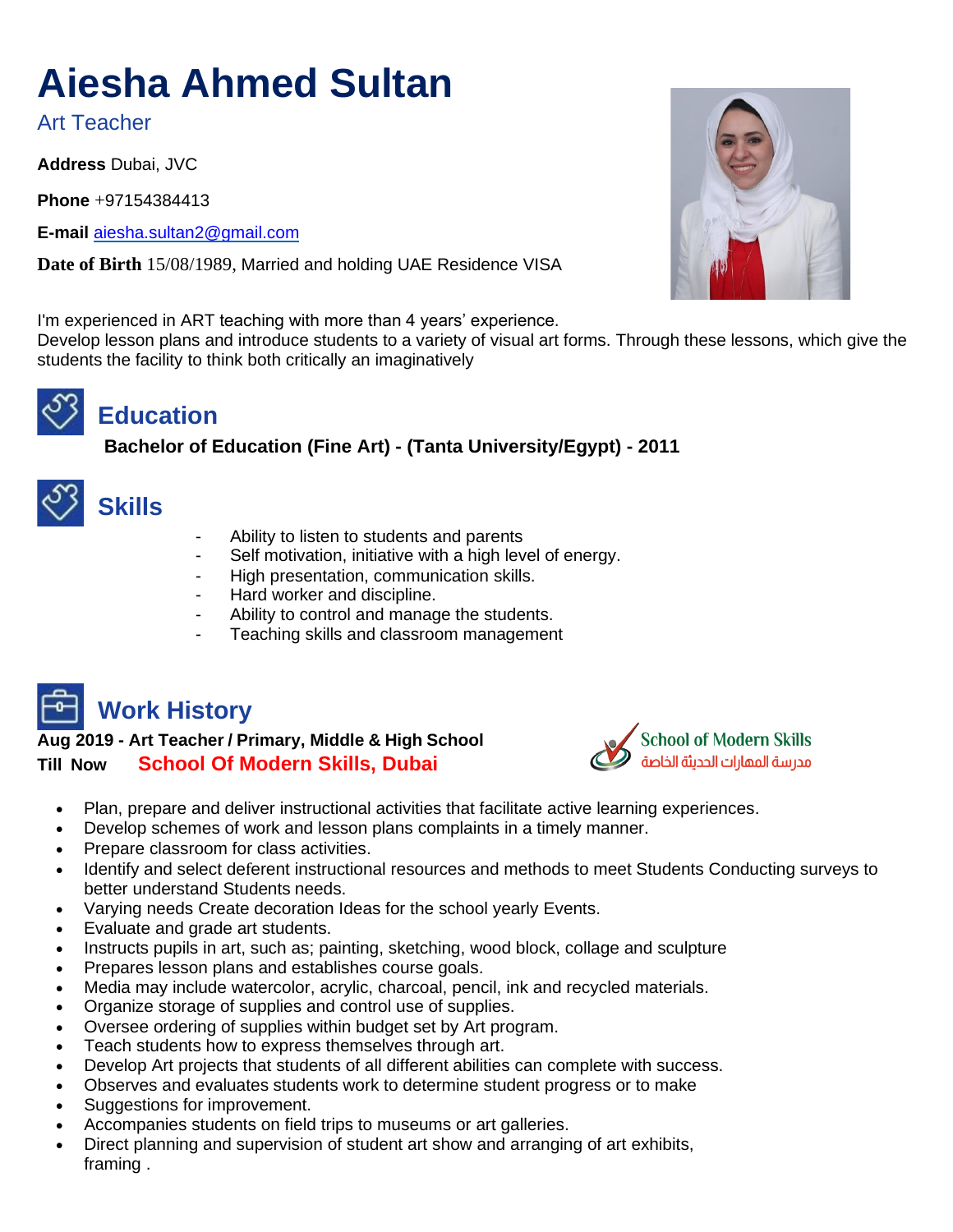#### **August 2017 – Art Teacher – Art Specialist**

#### **To: Dec. 2018 My Baby Nursery, Abu Dubai**



- Instruct and monitor kids in the use of learning materials and equipment Designing
- Identify and select different instructional resources and methods to meet kids' varying needs through art.
- Assist and provide the Nursery administration in preparing art classes.
- Varying needs create decoration Ideas for the Nursery yearly Events.
- Prepare classroom for class activities.
- Develop Art projects that Kids of all different abilities can complete with success.

#### **MAY 2015 Art Teacher & Art Specialist**

**Dec. 2016 Tiny Dreams Nursery**



- Instruct and monitor kids in the use of learning materials and equipment Designing
- Identify and select different instructional resources and methods to meet kids' varying needs through art.
- Assist and provide the Nursery administration in preparing art classes.
- Varying needs create decoration Ideas for the Nursery yearly Events.
- Prepare classroom for class activities.
- Develop Art projects that Kids of all different abilities can complete with success.
- Prepare and create all required Crafts for the Events & Kid through art.



#### **Jan. 2012 – Art Instructor**

#### **Jan. 2013 Faculty of Education – Fine Art, Egypt**

- Give lectures to art students.
- Teach students how to express themselves through art .
- Each and demonstrate various techniques and methods of painting, sketching, designing, sculpting, etc.
- Instruct and monitor Students in the use of learning materials and equipment Designing.